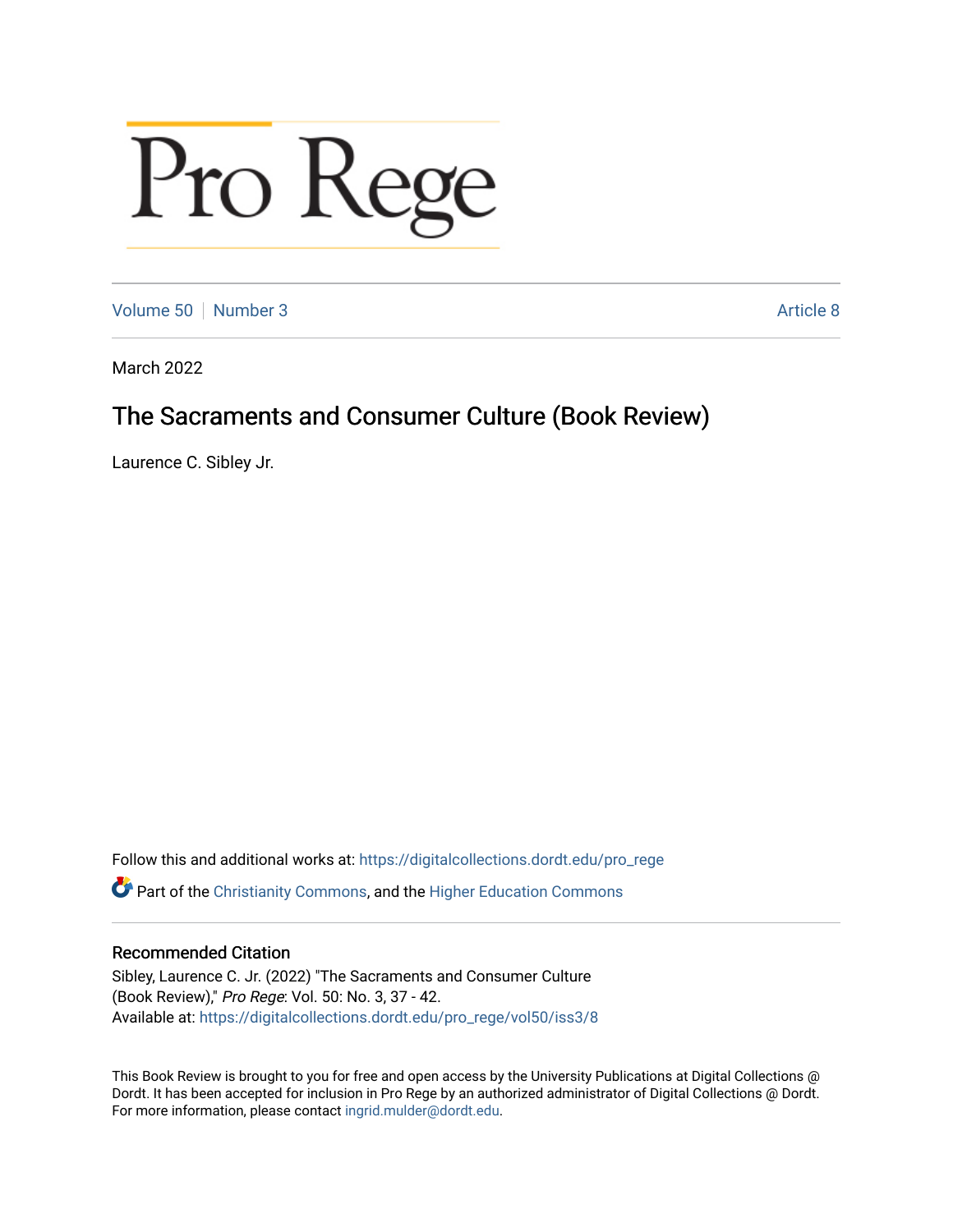*The Sacraments and Consumer Culture.* Timothy Brunk, Collegeville, Minnesota: Liturgical Press Academic, 2020. 212pp. ISBN: 978-0-8146-8508-2. Reviewed by Laurence C. Sibley, Jr., Lecturer, Leadership & Pastoral Care, Reformed Episcopal Seminary.

In this excellent study, Timothy M. Brunk, Associate Professor of Systematic/Constructive Theology and Practical Theology at Villanova University, continues a conversation that has been bubbling for a bit over a century.<sup>1</sup> What is known as the liturgical renewal—in tandem with broader church renewal promoted by the biblical, patristic, and ecumenical developments—had its origins in the early 20th century, about 50 years before Vatican II.

In reviewing this book, I will first sketch the recent history of the conversation about worship and culture, to give us a better context for appreciating what Brunk has written. Then I will summarize his arguments about baptism and Eucharist as they are impacted by consumerism, interacting with them from my own perspective, and briefly note his section on confirmation. Along the way, I will make suggestions as to how people in the Reformed tradition might learn from Brunk and others in the Roman Catholic tradition. But first, the background conversation.

# *Sacrosanctum Concilium*

Of particular interest for us is the Vatican Council's 1963 Constitution on the Liturgy, *Sacrosanctum Concilium*, and its teaching on worship and culture. In one section, *SC* dealt with norms for adapting the liturgy to the culture and traditions of the many peoples throughout the world, balancing the needs for unity of doctrine and the church with a variety of local languages and cultures. This opened the way for better participation and nurturing of God's people, but also for an extended discussion about just how to do it; a lot of push and pull still continues.

# *Harvie Conn and Contextualization*

After 10 years of service as a missionary in Korea, Harvie Conn (1933-99) joined the faculty of Westminster Seminary in Philadelphia, teaching apologetics and missions. It was when he attended the Consultation on Gospel and Culture,

the Willowbank Meeting (1978), that his questions about the gospel and culture that had been brewing for years began to find answers. His masterwork grew out of this meeting and subsequent discussions among missiologists: *Eternal Word and Changing Worlds: Theology, Anthropology, and Mission in Trialogue* (1984). Of particular interest for us is his conclusion that all theology is crosscultural in character and therefore dialogical. This has implications for the relationship of culture to liturgy/worship: cultural and social contexts influence how we see the world and read/hear Scripture and respond to it in worship.

# *The Nairobi Statement on Worship and Culture*

In the 1990s, the Lutheran World Fellowship held three consultations on worship and culture. The cultural background of their mission work in the developing world, especially Africa, had, of course, been European and American. And so, worship in the resulting churches was often Western in culture. They realized that the local indigenous cultures had been bypassed or suppressed. Worship needed to be recontextualized using the gifts of the local cultures. One result of their consultations was the Nairobi statement, formulated in 1996. We can look at contextualization of worship/liturgy under four dynamics, according to the Nairobi Statement on Worship and Culture:

- *• transcultural* aspects, the *ordo* and the parts/elements;
- *• contextual* elements, patterns of speech, dress, etc., that situate and particularize the universal in the local setting;
- *• counter-cultural,* resistance to and rejection of things which obscure and contradict the gospel;
- *• cross-cultural,* indicators of the body of Christ from other cultures and times that can be shared to enrich worship.

# *Graham Hughes and Late Modernity*

In *Worship as Meaning* (Cambridge, 2003),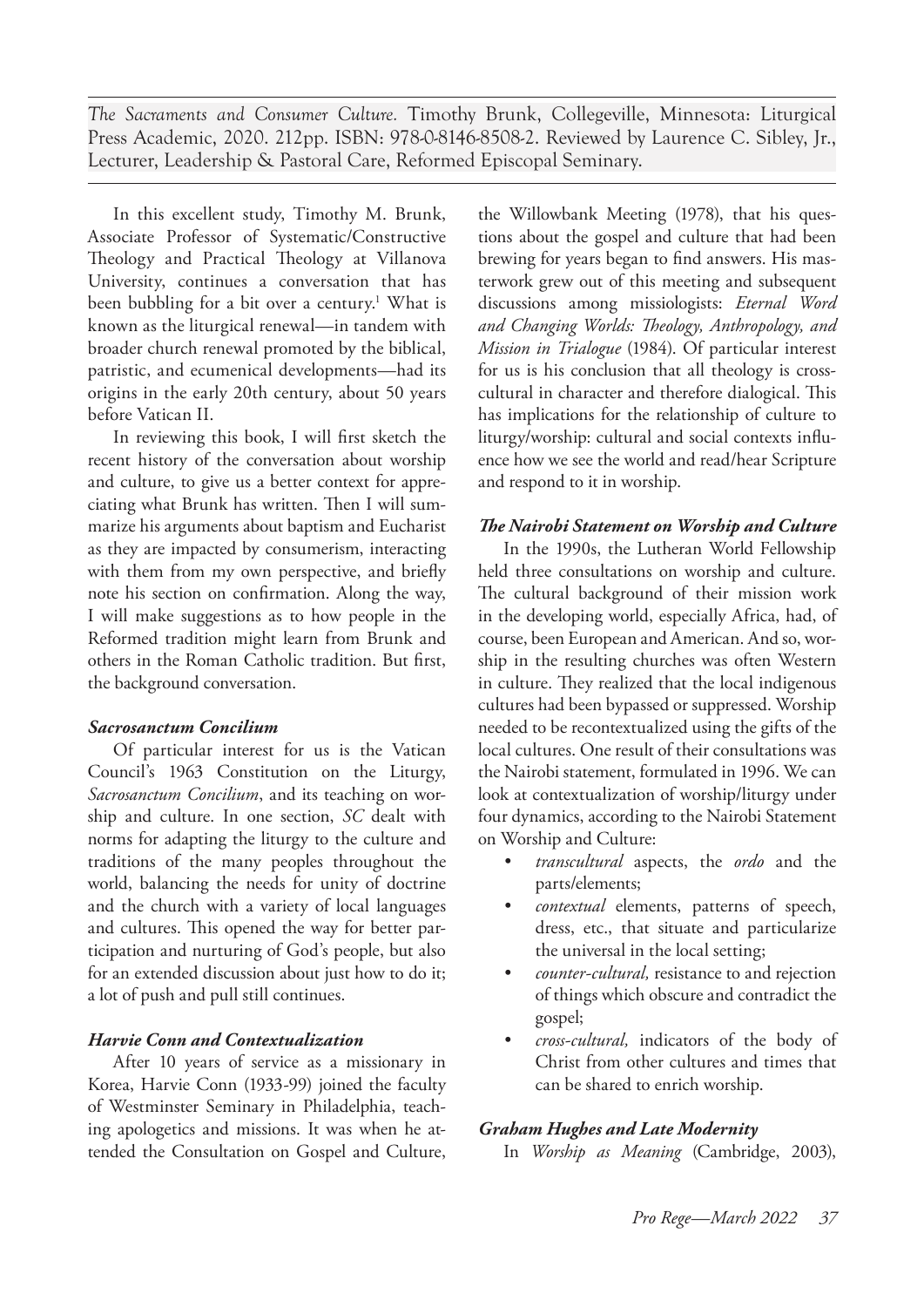Hughes, from Moore Theological College, Sydney, Australia, discusses the struggles worshipers experience as they live in late modernity with its secular assumptions and then come to worship with its entirely contradictory gospel story. This would be a case of counter-cultural resistance, listed in the Nairobi statement, with the worshiper caught in the middle. In Brunk's book, the things which obscure and contradict the gospel have to do with consumerism, calling for counter-cultural clarity and resistance.

#### *Charles Taylor and Social Imagineries*

In *Sources of the Self: the Making of the Modern Identity* (Harvard, 1989), Charles Taylor traces the development of "disenchantment" that has allowed the human agent to define the good life by oneself, divorced from an overarching cosmic order. The result is that 21st-century worshipers live within a narrative that has "sunk to the level of a picture in Wittgenstein's sense; that is, it becomes part of the unquestioned background [unchallenged common sense] which conditions the way we think…. From within the picture it seems obvious" (Taylor, *A Secular Age* (Harvard, 2007, 565).

In Brunk's project, the background picture is consumerism, an unquestioned and hidden way of seeing the world, even when one is not literally purchasing anything. For instance, relationships become transactional, or the sacraments become commodities instead of gifts of grace.

#### *Jamie Smith and Cultural Liturgies*

As he begins *Desiring the Kingdom*, James K. A. Smith invites us to visit a suburban cathedral, lingering over details to make sure we really *see* it.2 With Smith as our guide, we start in the vast parking lot filled with the worshipers' cars and are greeted there by the driver of a tram that carries us to one of the entrances. We pause as we enter. The cathedral is vast, giving the sense of transcendence and benign presence of the local god. The space is decorated with icons of the saints, telling us that we have come to the place of blessing and salvation. As we slowly make our way, stopping to gaze closely at each icon, contemplating memories of previous visits, we are gathered into the sacred atmosphere of the temple.

The icons also orient us to a coming festival,

inviting us to anticipate the celebration and offering objects for the celebration. A labyrinth guides us along the way past the many side chapels of the cathedral, each dedicated to one of the saints. As we gaze at the rich, three-dimensional iconography that adorns the walls and interior of the chapels, we are shown visions of "the good life." We are encouraged to imitate these saints, become clothed as they are. Several acolytes are available to help us select appropriate adornment. We proceed to a chapel altar, make our donation, and receive in exchange something concrete that will identify us as a devotee.

Yes, the cathedral is a mall with its liturgies that shape and promise fulfillment of our desires. Smith makes the point that both secular liturgies and Christian liturgies speak to the heart rather than the head, molding the desires and imaginations of the participants. Desires are prior to thinking a worldview, imagining the world within a social setting and with others. Or, as Joshua Rothman put it, "Advertisers sell us things by getting us to imagine better versions of ourselves."3

### *The Sacraments and Consumer Culture*

Within the larger context of worship and culture sketched above, what Brunk does is zero in on the sacraments, set in the context of the whole Christian liturgy. In Brunk's Roman Catholic tradition, there are seven sacraments. In this review we will concentrate on Baptism and Eucharist/Lord's Supper because they are shared with the larger Christian world.

#### *Individualism*

This brings us to Brunk's first aspect of consumerism, the individual abstracted from society. As Charles Taylor has pointed out, up until the Renaissance leading into modernity, the individual was assumed to be embedded in society, as society was embedded in the creation and the creation in God. Although you can find examples of medieval individuals who went their own way in rejecting community behavioral practices, even as far as atheism, one had to work at this. It was hard to cut oneself loose; it had to be deliberate. As a result of a new secularism that developed during the Enlightenment, one that dis-embedded the indi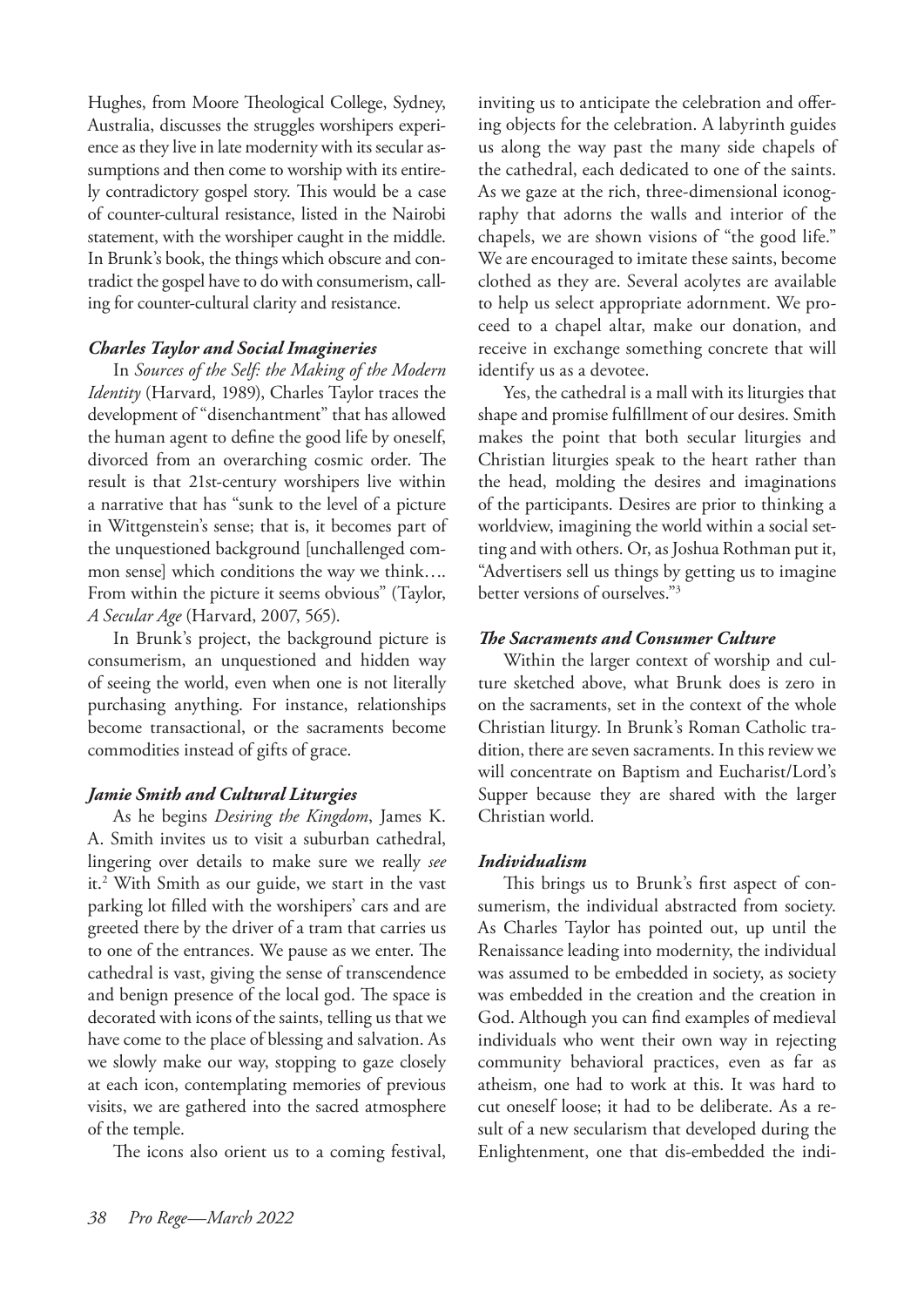vidual, the default assumption, or social imaginary, became atheism; and one then had to be very deliberate about belief and adherence to a traditional biblical ethic. For most, religion becomes one of many hobbies, the source of feel-good, humaninterest stories in the news.

This gives us "a strange configuration of sociality," as Jamie Smith puts it, governed by the vision of the good life promoted by mass advertising.4 One now assesses oneself and others in a competition to be youthful, beautiful, and tasteful (the icons of the saints in the mall chapels), and of course, up to date—"What's your i-phone model number?" As we shall see, Brunk finds that this form of individualism weakens and distorts the practice of the sacraments.

#### *Commodification*

Early in the book, Brunk outlines his definition of the second aspect of consumerism—commodification:

Ignorance of the contexts under which consumer goods are produced is a basic feature of latemodern society, at times perhaps verging on deliberate indifference to those contexts. When one becomes accustomed to the abstraction of products from the people and places that produced them, one becomes accustomed to living in a world of brute things with very little by way of social meaning or significance. (1–2)

The key words here are *context* and *abstraction*. A commodity appears on the supermarket shelves shorn of the place from which it came—Brunk quotes Vincent Miller about eating "beans from nowhere" (xiv)—even when the label says, in fine print, "Peru" or "China." One might imagine a Peruvian laborer stooping to pick blueberries, even the hillside where they grew; or a Chinese worker at a machine that makes plastic containers, but most days that is not likely. And all the transport workers are out of sight. You're more likely to focus on the logo on the package, making sure you've chosen one to show your wokeness. Brunk quotes Tom Beaudoin on the last point: "The logo must suggest a certain ethos but not remind the customer that someone, somewhere actually makes the products that bear the logo."5 Shopping is all about building your own brand. Brunk's project is to discover how the experience of repeated individualized consumption divorced from context affects the practice of the sacraments and thus the formation of Christians. To take confirmation as one example, it could be said to correspond to the Reformed practice of public profession of faith leading to becoming a communicant at the Lord's Supper. There are obvious differences, of course. The Reformed do not consider that it is a sacrament, but it is often treated as a very important day in the life of a youth, whether late pre-adolescent or teen-ager, admission at last to the Supper. And there are appropriate ceremonies during the morning worship service. This is not the place to discuss the theological differences between Roman Catholic and Reformed understandings; that's for another time and place. But, let us see what we can learn from Brunk's discussion of consummerism's impact on this transitional day.

Among his concerns is the consumer emphasis on personal choice—this is the day where I declare my choice to follow Jesus—and on rewards—I have learned my catechism, and now I get to eat. To remind us, Brunk again summarizes consumerism:

[C]onsumerism involves the commodification of goods. That is, the isolation of goods from their native contexts of meaning and production, repackaging and rebranding those goods to appeal to consumers, and an idealized sense of the ease with which those goods are to be enjoyed. This consumerist decontextualization goes hand-in-hand with a kind of social fragmentation…"where individuals 'construct meaning' on their own, looking only for a type of social confirmation from a group." (42-3, quoting from Timothy Gabrielli)

He then goes on to explore how consumerism can intrude and distort this moment in the life of a young person. Because of the constant barrage of advertising and cell-phone imaging (or those saintly icons at the mall), the confirmand can treat this as one more choice as I continue to invent myself. Time to move on and make the next choice. The catechetical process leading to confirmation also can become a challenge surmounted by my efforts and diligence, adding one more quality to my identity. I have now arrived at a new plateau; I'm more grown up, and my family or my friends know it!

Among the Reformed, this step is known as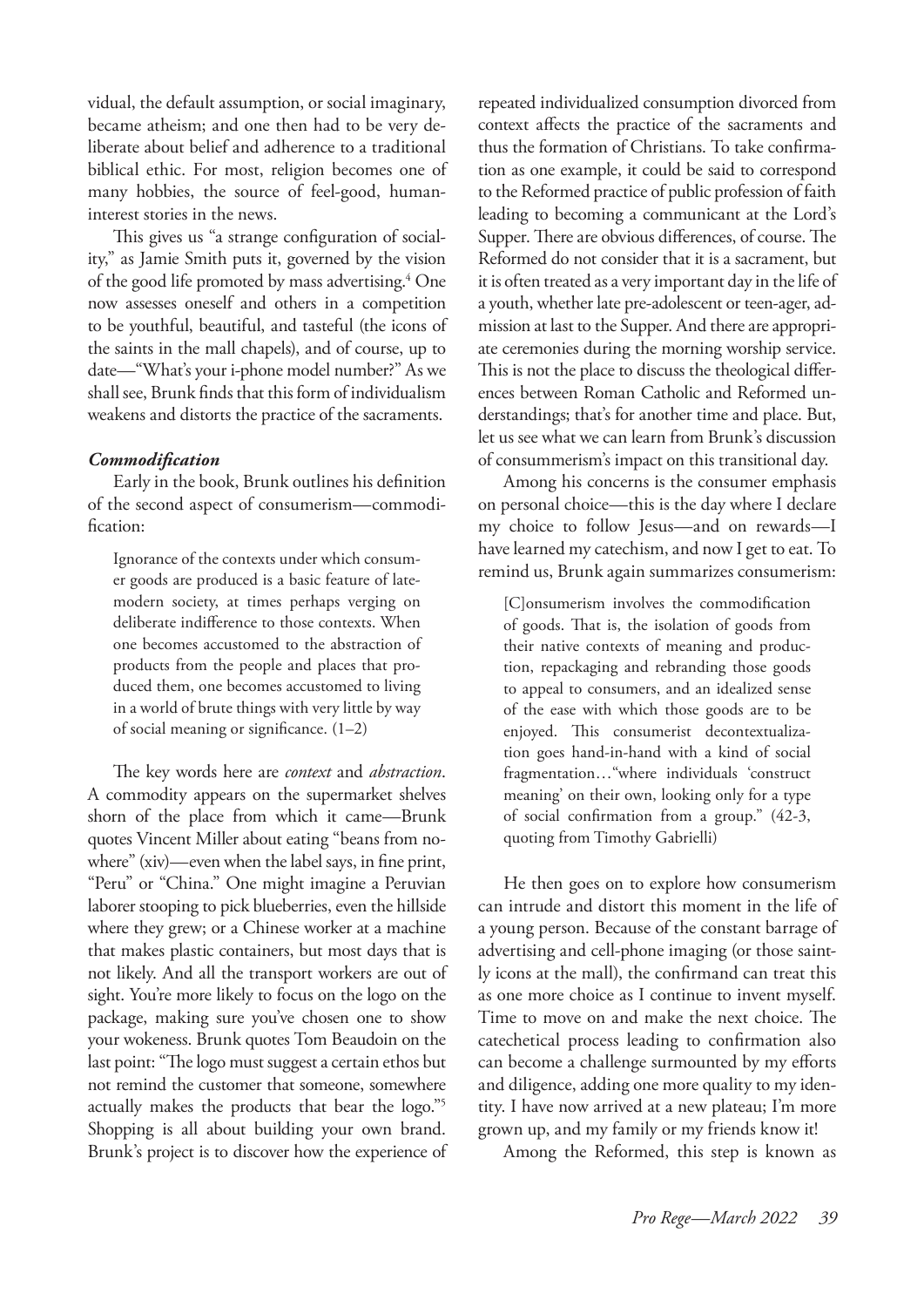*public profession of faith*, acknowledging a certain level of doctrinal understanding and consistent holiness. However, this can now be seen more as a personal choice, an act that makes one more complete—the influence of cell phones and the malls—than as a celebration of what God is doing, of God's grace. This emphasis on personal choice is sometimes reinforced by the Arminian cast given by some Evangelicals to the decision to "follow Jesus"—the idea that I'm making this one on my own rather than acknowledging that God by grace has brought me thus far. Now, let's turn to baptism and the meal.

#### *Baptism*

In his chapter on baptism, Brunk asks, "In what ways might we understand baptism as a religious practice subject to abstraction from the religious context in which it is properly located?" (2) Indeed, for baptism seems to resonate with a religious context. Where else would you find it? Could it ever be a mere logo, a brand? For one thing, he suggests that baptism runs the risk of "directing attention to sentimentality and away from what is quite literally a life-and-death event… rooted in the life and death of Jesus of Nazareth" (7). He points us to Romans 6, where Christians are said to be baptized into the death and resurrection of Jesus Christ so that we might die to sin and rise to newness of life. That cute little baby all dressed up in her finest has just died…and risen! If she had been plunged naked into the water of a large font and of course retrieved gasping for breath, the truth of Romans 6 would be more evident.6 That can be lost in the midst of the expenditure of \$625 for a baptismal gown7 and who knows how much for the family party that afternoon.

To resist this commodification of sentimentalism, Brunk turns our attention to the "context of production": the events, or God's work that gives us baptism. He calls this "the paschal mystery: what God effects through… the life, death, and resurrection of Jesus…[:] reconciliation of God and human" (7), This is what provides the dynamic for Romans 6: union with Christ in his death and rising.

Brunk urges us to see that bringing the paschal mystery out of the shadows through a robust catechetical program yields three results: it is a public affair, it involves almsgiving, and the church is encouraged by the witness of the catechumens. As baptism becomes a part of the public assembly's life—instead of being a private, family ceremony (think: each person watching his own TV or phone in his private space)—preparation for baptism also becomes public. Candidates are identified in the assembly, and the steps along the way are noted publicly, supported in the prayers of the people.

In the ancient church, catechumens were expected to give alms. Almsgiving was a prominent part of the liturgy and life of the assembly. Today, this could take the form of monetary gifts, but also volunteering to help run a food bank or a jobtraining program for the poor. It becomes part of the transformation of life practices in a consumer society.

The church also benefits from supporting the catechumens and their sponsors through prayers and concrete actions of encouragement. As the candidates witness to their faith, the church receives this witness and is in turn encouraged. The bond that develops through the process strengthens and builds up the body of Christ.

Reading Brunk with Reformed eyes leads me to see not just the possibility of sentimentalism obscuring the true setting of baptism, but the actuality of commodification of cuteness in the Reformed world. Think back over the last few years of baptisms in your church. What did that infant wear? How much did cuteness obscure the death and life connection to Christ's passion? What public preparations were there for the baptisms; how much was the whole congregation involved?

# *Eucharist*

In Chapter 29, Brunk discusses the challenges posed to the meal by consumerism in terms of three pairs: individualism and community, passivity and participation, and commodification and gift. With each pair, he seeks to show how consumerism (individualism, passivity, and commodification) interferes with the meal's nature as community, participation, and gift.

#### *Individualism and Community*

Noting the way contemporary Christians are immersed in advertising and the mall, Brunk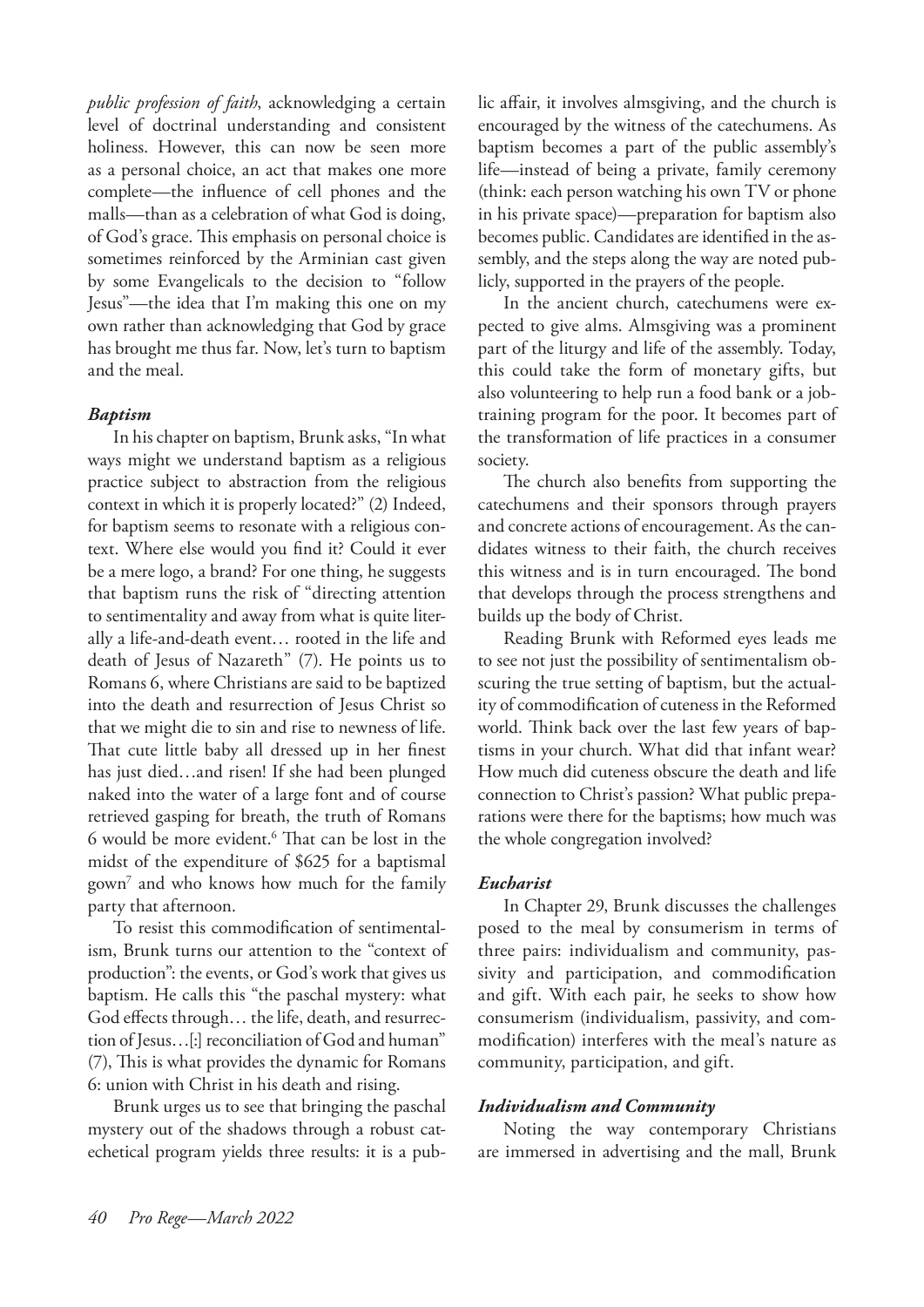quotes Michael Warren: "One may eventually approach worship or catechesis as a commercial product, evaluated by where it does or does not satisfy, that is enlarge the self or comfort the self" (65). Brunk illustrates this dilemma by visiting the eating habits of those same Christians; he shows that family meals have been eroded by the same pressures. Since the sign function of the Eucharist is partly drawn from ordinary meals, the fractured family meal tends to weaken the sense that the Holy Supper is a communal event. Many families, scattering during breakfast and eating alone for lunch, do not even have a common evening meal together. This is true whether the family is prosperous or poor, although the meager meal of the poor may often be more shared and communal; affluence breeds distraction from community. He contrasts this experience with that of the extended family preparing and eating the Thanksgiving dinner: hours together, much conversation, and, of course, the food savored leisurely. This image should transfer in the symbols of bread and wine shared with conversation (the words of the liturgy) and in the leisure of an hour or so each week.

No matter what Christian denomination, this is a shared problem. Brunk points out that "the work of celebrating the Eucharist fruitfully… requires the work of building and maintaining community, and vice versa" (67). Those gathered around the Holy Table, no matter their conscious motivations and often a motley group, have been gathered by God. The meal will help them to see one another as members of Christ; but working from the other end, every effort to be a community—work days, the coffee hour, food cupboard teams, choir, many others—will support the communal nature of the meal.

#### *Passivity and Participation*

Brunk points out that one of the things that hinders participation is that the elements, the bread and the wine, are—like the beans from nowhere in the supermarket—abstracted from their source. The congregation has little or no idea where they came from, how they were prepared; they simply appear. It is a struggle to connect them with life, especially if wafers are used instead of real bread, and therefore to connect the whole liturgy to the rest of life. How does one live out the call to sacrificial living? The early church custom of families making the bread and wine and then bringing them, in turn, to the assembly for the meal prevented this abstraction and emphasized the gift nature of the meal. They also brought more than enough, so that the surplus could be taken from the liturgy to the poor. In some congregations across many denominations today, this custom is being resurrected; families take turns baking the bread, and perhaps someone in the congregation is an amateur vintner. And the basket of food for the hungry is brought forward at the time of the offering.

Also, because so much time is spent during the week passively watching sports or drama on TV or devices, the drama of the liturgy is also merely watched and not entered into fully. During Covid, when services have been streamed or you-tubed, passivity may have been reinforced. One friend remarked to me that he felt like a spectator in need of a bag of popcorn and not a worshiper. Recovery may take time.

Reformed worship has sometimes been criticized for being passive: the people sit in the pews while the pastor reads the lesson(s), voices the prayers, preaches the sermon. The people get to say "amen" and sing hymns. How can more participation by the people happen? In some churches, lay readers read the lessons and lead the prayers; but the meal is passive (and infrequent), served to the people as they sit in the pews.

Calvin University's chapel has a large communion table with a number of seats at it. Once, I was there for a Sunday service of a local Christian Reformed Church that rented the facility. We came forward to the table in groups of maybe a dozen to eat and drink together. As a result, we were more active, more communal, more participative; it was profound.<sup>8</sup>

#### *Commodification and Gift.*

Brunk writes, "The Eucharist is a gift, not a commodity" (77). He calls to mind once more the beans from nowhere; the supermarket doesn't care what you do with the beans, as long as you just keep buying them. A gift, say a crystal vase from a friend, is something else; the friend does care what you do with it because "the giver and the recipient